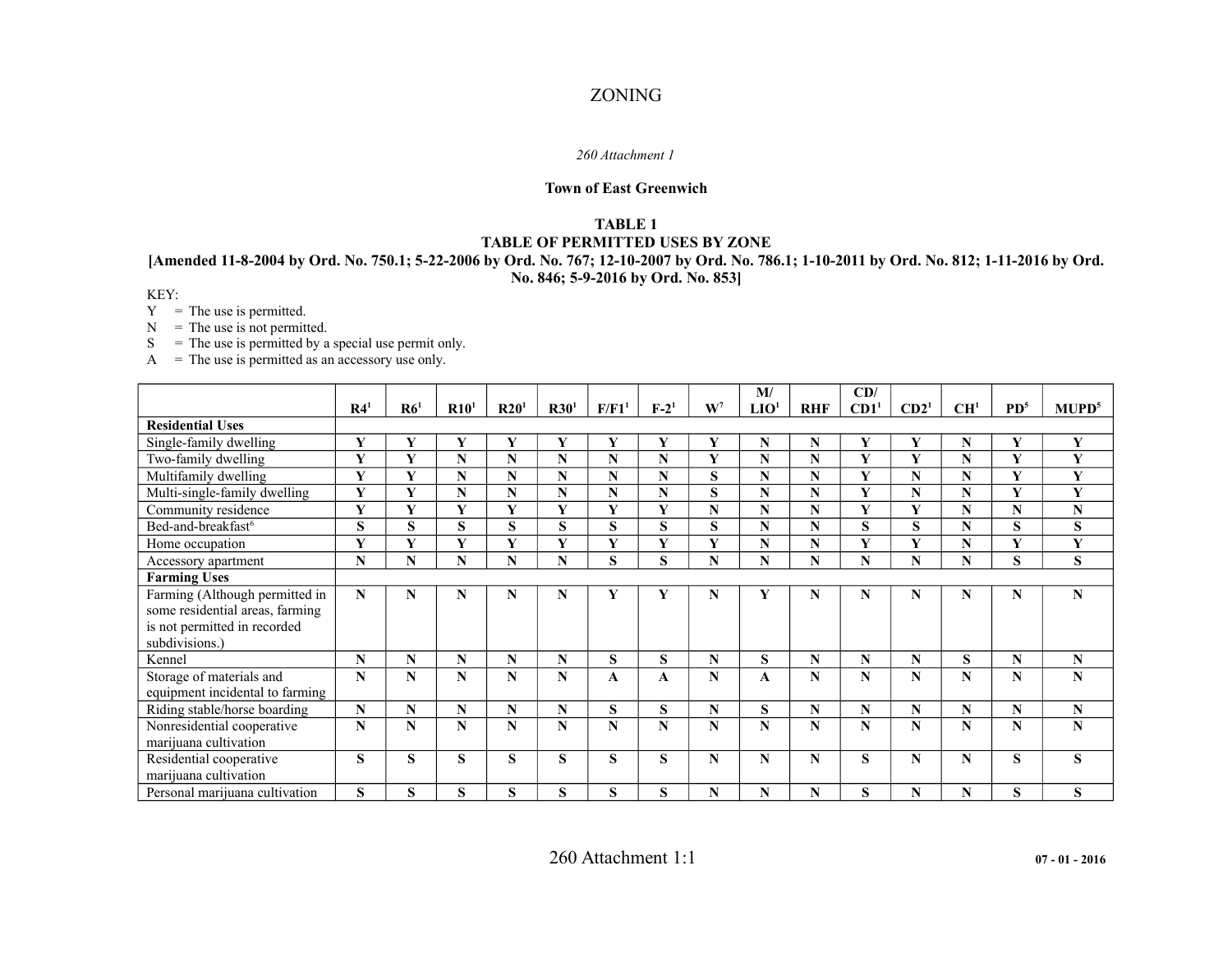## EAST GREENWICH CODE

|                                          |                         |                         |                         |                         |                         |                         |                         |                         | M/                         |                         | CD/                     |                         |                              |                         |                         |
|------------------------------------------|-------------------------|-------------------------|-------------------------|-------------------------|-------------------------|-------------------------|-------------------------|-------------------------|----------------------------|-------------------------|-------------------------|-------------------------|------------------------------|-------------------------|-------------------------|
|                                          | R4 <sup>1</sup>         | R6 <sup>1</sup>         | R10 <sup>1</sup>        | R20 <sup>1</sup>        | R30 <sup>1</sup>        | F/F1 <sup>1</sup>       | $F-2^1$                 | $W^7$                   | LIO <sup>1</sup>           | <b>RHF</b>              | CD1 <sup>1</sup>        | CD2 <sup>1</sup>        | CH <sup>1</sup>              | PD <sup>5</sup>         | MUPD <sup>5</sup>       |
| Farm brewery                             | N                       | $\mathbf N$             | $\mathbf N$             | N                       | $\mathbf N$             | Y                       | Y                       | $\overline{\mathbf{N}}$ | N                          | N                       | N                       | $\mathbf N$             | $\mathbf N$                  | N                       | $\mathbf N$             |
| <b>Commercial Uses</b>                   |                         |                         |                         |                         |                         |                         |                         |                         |                            |                         |                         |                         |                              |                         |                         |
| Retail                                   | N                       | $\mathbf N$             | $\mathbf N$             | $\mathbf N$             | ${\bf N}$               | $\overline{\bf N}$      | $\overline{\bf N}$      | $\mathbf Y$             | N                          | A                       | Y                       | Y                       | Y                            | $\mathbf N$             | $\overline{\mathbf{Y}}$ |
| Wholesale                                | N                       | ${\bf N}$               | ${\bf N}$               | $\overline{\bf N}$      | $\overline{\mathbf{N}}$ | $\overline{\bf N}$      | $\overline{\bf N}$      | $\overline{\mathbf{s}}$ | ${\bf S}$                  | $\overline{\mathbf{N}}$ | Y                       | $\overline{\mathbf{Y}}$ | Y                            | $\mathbf N$             | $\overline{\bf N}$      |
| Theater                                  | N                       | ${\bf N}$               | ${\bf N}$               | $\overline{\bf N}$      | $\overline{\bf N}$      | $\overline{\bf N}$      | $\overline{\bf N}$      | $\overline{\bf N}$      | $\overline{\mathbf{N}}$    | $\overline{\bf N}$      | $\overline{\mathbf{Y}}$ | ${\bf N}$               | ${\bf N}$                    | $\overline{\bf N}$      | $\overline{\mathbf{N}}$ |
| Office                                   | $\overline{\bf N}$      | $\overline{\mathbf{N}}$ | $\overline{\mathbf{N}}$ | $\overline{\mathbf{N}}$ | $\overline{\mathbf{N}}$ | $\overline{\bf N}$      | $\overline{\mathbf{N}}$ | $\overline{\mathbf{s}}$ | $\overline{\mathbf{Y}}$    | $\mathbf{A}$            | Y                       | $\overline{\mathbf{Y}}$ | Y                            | ${\bf N}$               | $\overline{\mathbf{Y}}$ |
| Personal/specialty services <sup>4</sup> | N                       | ${\bf N}$               | ${\bf N}$               | $\mathbf N$             | ${\bf N}$               | $\mathbf N$             | $\overline{\textbf{N}}$ | N                       | $\mathbf N$                | $\mathbf N$             | Y                       | Y                       | Y                            | $\mathbf N$             | $\overline{\textbf{N}}$ |
| Motel                                    | $\overline{\mathbf{N}}$ | $\mathbf Y$             | $\overline{\mathbf{N}}$ | $\overline{\mathbf{N}}$ | $\overline{\mathbf{N}}$ | $\overline{\bf N}$      | $\overline{\mathbf{N}}$ | $\overline{\mathbf{s}}$ | $\overline{\mathbf{Y}}$    | ${\bf N}$               | Y                       | ${\bf N}$               | $\mathbf Y$                  | $\overline{\mathbf{N}}$ | $\overline{\mathbf{N}}$ |
| Hotel                                    | ${\bf N}$               | $\overline{\mathbf{Y}}$ | ${\bf N}$               | $\overline{\bf N}$      | $\overline{\bf N}$      | $\overline{\bf N}$      | $\overline{\bf N}$      | $\overline{\mathbf{s}}$ | $\overline{\mathbf{Y}}$    | ${\bf N}$               | Y                       | $\overline{\bf N}$      | Y                            | $\overline{\bf N}$      | $\overline{\bf N}$      |
| Rooming house                            | $\overline{\bf N}$      | $\mathbf N$             | $\overline{\mathbf{N}}$ | $\overline{\mathbf{N}}$ | $\overline{\bf N}$      | $\overline{\bf N}$      | $\overline{\bf N}$      | $\overline{\bf N}$      | $\overline{\mathbf{N}}$    | $\overline{\bf N}$      | N                       | S                       | S                            | $\overline{\bf N}$      | $\overline{\mathbf{N}}$ |
| Convenience store                        | ${\bf N}$               | $\mathbf N$             | $\mathbf N$             | $\mathbf N$             | ${\bf N}$               | $\mathbf N$             | $\mathbf N$             | ${\bf N}$               | N                          | $\mathbf N$             | Y                       | Y                       | Y                            | $\mathbf N$             | Y                       |
| Laundromat                               | ${\bf N}$               | ${\bf N}$               | ${\bf N}$               | $\overline{\bf N}$      | $\overline{\bf N}$      | $\mathbf N$             | ${\bf N}$               | $\overline{\bf N}$      | N                          | $\overline{\bf N}$      | $\overline{\mathbf{Y}}$ | $\overline{\mathbf{Y}}$ | $\mathbf Y$                  | ${\bf N}$               | ${\bf N}$               |
| Dry cleaner                              | N                       | ${\bf N}$               | ${\bf N}$               | $\overline{\bf N}$      | $\overline{\bf N}$      | $\overline{\bf N}$      | $\mathbf N$             | $\overline{\mathbf{N}}$ | $\overline{\mathbf{N}}$    | ${\bf N}$               | $\overline{\mathbf{Y}}$ | $\overline{\mathbf{Y}}$ | $\mathbf Y$                  | $\overline{\bf N}$      | $\overline{\bf N}$      |
| Restaurant                               | $\overline{\mathbf{N}}$ | $\overline{\mathbf{N}}$ | $\overline{\bf N}$      | $\overline{\bf N}$      | $\overline{\bf N}$      | $\overline{\bf N}$      | $\overline{\bf N}$      | $\overline{s}$          | $\mathbf{A}$               | $\mathbf{A}$            | $\overline{\mathbf{Y}}$ | $\overline{\mathbf{Y}}$ | Y                            | $\overline{\mathbf{N}}$ | $\overline{\bf N}$      |
| Sidewalk café                            | $\overline{\mathbf{N}}$ | $\overline{\mathbf{N}}$ | $\overline{\mathbf{N}}$ | $\overline{\mathbf{N}}$ | $\overline{\mathbf{N}}$ | $\overline{\mathbf{N}}$ | $\overline{\bf N}$      | $\overline{\mathbf{s}}$ | $\overline{\mathbf{N}}$    | $\mathbf{A}$            | Y                       | $\overline{\bf N}$      | $\mathbf N$                  | $\overline{\bf N}$      | $\overline{\mathbf{N}}$ |
| Drive-through uses <sup>8</sup>          | N                       | $\mathbf N$             | $\mathbf N$             | $\mathbf N$             | ${\bf N}$               | $\mathbf N$             | $\overline{\bf N}$      | $\mathbf N$             | $\mathbf{V}^{\text{8(b)}}$ | $\mathbf N$             | N                       | $\mathbf{s}$            | $\mathbf{V}^{8(c)}$          | $\mathbf N$             | ${\bf N}$               |
| Outdoor storage                          | ${\bf N}$               | ${\bf N}$               | ${\bf N}$               | $\mathbf N$             | $\overline{\mathbf{N}}$ | $\mathbf N$             | $\overline{\bf N}$      | A                       | A                          | ${\bf N}$               | N                       | $\overline{\bf N}$      | $\mathbf{A}$                 | $\mathbf N$             | A                       |
| Brewpub                                  | N                       | ${\bf N}$               | ${\bf N}$               | $\overline{\bf N}$      | $\overline{\mathbf{N}}$ | $\mathbf N$             | $\overline{\bf N}$      | $\bf S$                 | $\overline{\mathbf{s}}$    | $\overline{\bf N}$      | Y                       | $\overline{\mathbf{Y}}$ | Y                            | $\overline{\bf N}$      | $\overline{\mathbf{N}}$ |
| Large brewery                            | ${\bf N}$               | ${\bf N}$               | ${\bf N}$               | $\mathbf N$             | $\overline{\mathbf{N}}$ | $\mathbf N$             | ${\bf N}$               | $\overline{\bf N}$      | $\overline{\bf N}$         | $\overline{\mathbf{N}}$ | $\mathbf N$             | ${\bf N}$               | $\mathbf N$                  | $\mathbf N$             | $\overline{\mathbf{N}}$ |
| Microbrewery                             | $\overline{\mathbf{N}}$ | ${\bf N}$               | ${\bf N}$               | $\overline{\bf N}$      | $\overline{\mathbf{N}}$ | $\mathbf N$             | ${\bf N}$               | $\overline{\mathbf{s}}$ | $\overline{\mathbf{Y}}$    | ${\bf N}$               | $\overline{\mathbf{s}}$ | S                       | S                            | $\mathbf N$             | $\overline{\mathbf{N}}$ |
| Marijuana store                          | N                       | $\mathbf N$             | $\mathbf N$             | $\mathbf N$             | ${\bf N}$               | $\mathbf N$             | $\mathbf N$             | $\overline{\mathbf{N}}$ | N                          | ${\bf N}$               | N                       | N                       | $\mathbf N$                  | $\mathbf N$             | $\overline{\mathbf{N}}$ |
| Self-storage facility                    | ${\bf N}$               | $\mathbf N$             | ${\bf N}$               | $\mathbf N$             | ${\bf N}$               | $\overline{\bf N}$      | $\overline{\mathbf{s}}$ | $\mathbf Y$             | Y                          | ${\bf N}$               | N                       | Y                       | $\overline{\mathbf{Y}^{14}}$ | $\mathbf N$             | $\overline{\bf N}$      |
| <b>Education Uses</b>                    |                         |                         |                         |                         |                         |                         |                         |                         |                            |                         |                         |                         |                              |                         |                         |
| Day care; day-care center                | S                       | ${\bf S}$               | S                       | $\overline{\mathbf{s}}$ | $\overline{\mathbf{s}}$ | $\overline{\mathbf{s}}$ | $\overline{\mathbf{S}}$ | $\overline{\mathbf{s}}$ | $\overline{\mathbf{Y}}$    | $\overline{\mathbf{Y}}$ | Y                       | $\mathbf Y$             | Y                            | N                       | $\overline{\mathbf{Y}}$ |
| Family day-care home                     | $\mathbf{Y}$            | $\mathbf{Y}$            | Y                       | $\overline{\mathbf{Y}}$ | $\overline{\mathbf{Y}}$ | $\overline{\mathbf{Y}}$ | $\overline{\mathbf{Y}}$ | $\overline{\mathbf{Y}}$ | $\overline{\mathbf{Y}}$    | $\overline{\mathbf{Y}}$ | $\overline{\mathbf{Y}}$ | $\overline{\mathbf{Y}}$ | $\overline{\mathbf{Y}}$      | $\overline{\mathbf{Y}}$ | $\overline{\mathbf{Y}}$ |
| Elementary and secondary                 | $\mathbf N$             | N                       | $\mathbf N$             | $\overline{\bf N}$      | $\overline{\mathbf{N}}$ | $\mathbf N$             | $\overline{\bf N}$      | $\overline{\bf N}$      | $\overline{\mathbf{Y}}$    | $\overline{\mathbf{Y}}$ | $\overline{\mathbf{Y}}$ | Y                       | $\mathbf N$                  | $\mathbf N$             | $\overline{\mathbf{N}}$ |
| school                                   |                         |                         |                         |                         |                         |                         |                         |                         |                            |                         |                         |                         |                              |                         |                         |
| Kindergarten                             | N                       | $\mathbf N$             | ${\bf N}$               | $\overline{\bf N}$      | ${\bf N}$               | $\overline{\bf N}$      | $\overline{\bf N}$      | $\overline{\bf N}$      | $\overline{\mathbf{Y}}$    | $\overline{\mathbf{Y}}$ | Y                       | $\mathbf Y$             | Y                            | ${\bf N}$               | $\overline{\bf N}$      |
| Nursery school                           | $\overline{\bf N}$      | $\overline{\mathbf{N}}$ | $\mathbf N$             | $\overline{\mathbf{N}}$ | $\overline{\bf N}$      | $\overline{\bf N}$      | $\overline{\mathbf{N}}$ | $\overline{\mathbf{N}}$ | $\overline{\mathbf{Y}}$    | $\overline{\mathbf{Y}}$ | Y                       | $\overline{\mathbf{Y}}$ | Y                            | $\overline{\bf N}$      | $\overline{\mathbf{N}}$ |
| Prekindergarten                          | $\overline{\bf N}$      | $\mathbf N$             | ${\bf N}$               | ${\bf N}$               | $\overline{\mathbf{N}}$ | $\overline{\bf N}$      | ${\bf N}$               | $\mathbf N$             | Y                          | $\overline{\mathbf{Y}}$ | $\mathbf Y$             | $\mathbf Y$             | Y                            | $\mathbf N$             | ${\bf N}$               |
| Private education center                 | $\overline{\mathbf{N}}$ | ${\bf N}$               | ${\bf N}$               | $\overline{\mathbf{N}}$ | $\overline{\mathbf{s}}$ | $\overline{\bf N}$      | ${\bf N}$               | $\overline{\mathbf{N}}$ | $\overline{\mathbf{N}}$    | $\mathbf Y$             | $\mathbf N$             | $\overline{\bf N}$      | ${\bf N}$                    | ${\bf N}$               | $\mathbf N$             |
| <b>Transportation-Based Uses</b>         |                         |                         |                         |                         |                         |                         |                         |                         |                            |                         |                         |                         |                              |                         |                         |
| Commercial parking lot                   | ${\bf N}$               | $\mathbf N$             | $\mathbf N$             | $\mathbf N$             | ${\bf N}$               | $\overline{\bf N}$      | $\overline{\mathbf{S}}$ | Y                       | Y                          | $\mathbf N$             | Y                       | Y                       | Y                            | $\mathbf N$             | ${\bf N}$               |
| Automobile service station               | N                       | $\mathbf N$             | $\mathbf N$             | $\overline{\bf N}$      | $\overline{\mathbf{N}}$ | $\overline{\bf N}$      | $\overline{\bf N}$      | $\overline{\bf N}$      | $\overline{\mathbf{s}}$    | N                       | S                       | S                       | S                            | $\overline{\bf N}$      | ${\bf N}$               |
| Auto repair facility                     | ${\bf N}$               | $\mathbf N$             | $\mathbf N$             | $\mathbf N$             | ${\bf N}$               | $\mathbf N$             | $\mathbf N$             | $\mathbf N$             | $\overline{\mathbf{s}}$    | $\mathbf N$             | S                       | S                       | $\mathbf S$                  | $\mathbf N$             | $\mathbf N$             |
| Car washing facility                     | N                       | $\overline{\bf N}$      | ${\bf N}$               | $\overline{\bf N}$      | $\overline{\bf N}$      | $\overline{\bf N}$      | $\overline{\bf N}$      | $\overline{\bf N}$      | $\overline{\bf N}$         | $\mathbf N$             | $\overline{\bf N}$      | S                       | ${\bf N}$                    | $\overline{\bf N}$      | $\overline{\bf N}$      |
| Marina                                   | N                       | $\mathbf N$             | N                       | N                       | ${\bf N}$               | N                       | Y                       | Y                       | N                          | N                       | N                       | N                       | $\mathbf N$                  | $\mathbf N$             | $\mathbf N$             |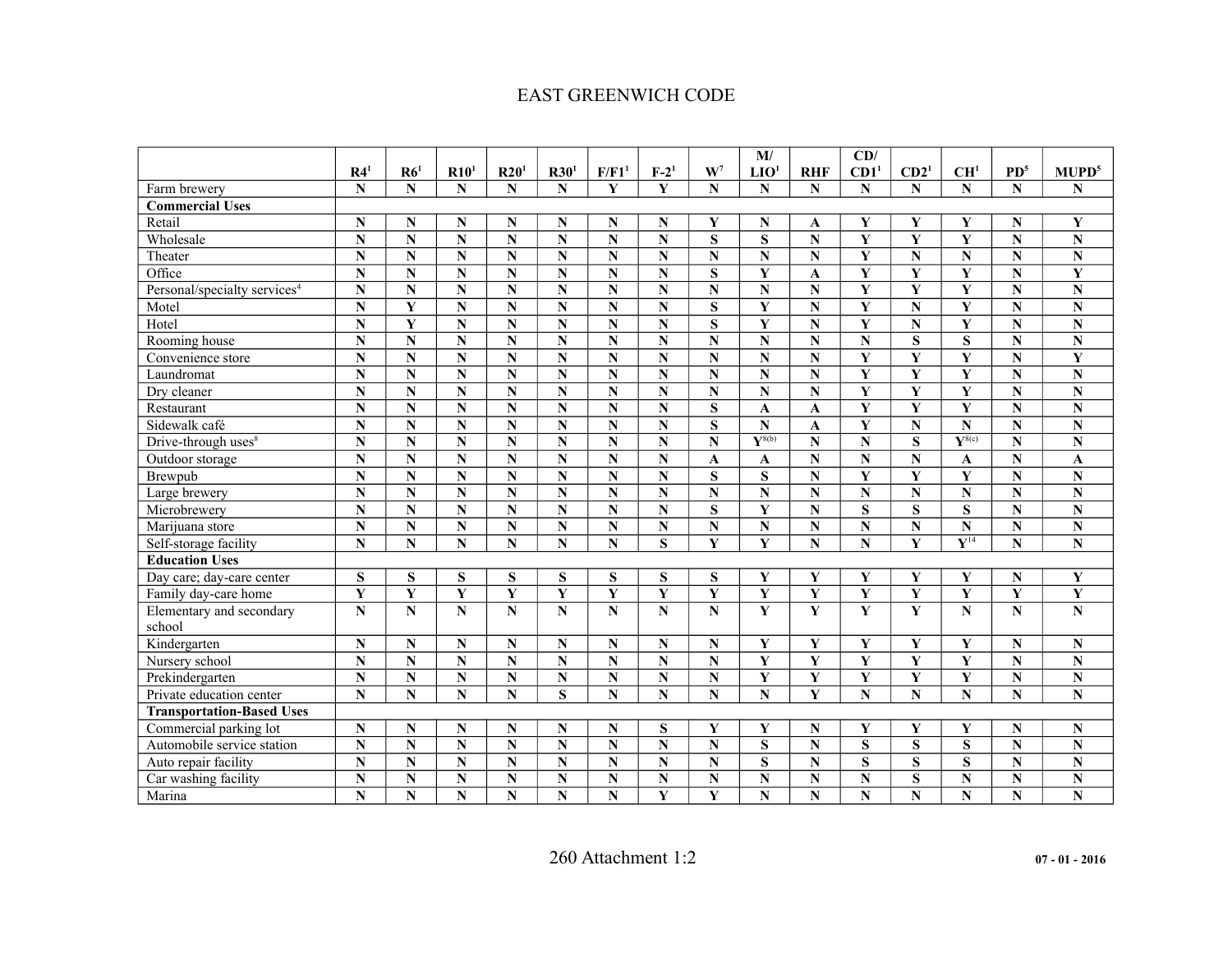# ZONING

|                                   |                         |                         |                         |                         |                         |                         |                         |                         | M/                      |                         | CD/                     |                         |                         |                    |                         |
|-----------------------------------|-------------------------|-------------------------|-------------------------|-------------------------|-------------------------|-------------------------|-------------------------|-------------------------|-------------------------|-------------------------|-------------------------|-------------------------|-------------------------|--------------------|-------------------------|
|                                   | R4 <sup>1</sup>         | R6 <sup>1</sup>         | $\mathbf{R}10^1$        | R20 <sup>1</sup>        | R30 <sup>1</sup>        | F/F1 <sup>1</sup>       | $F-2^1$                 | $\mathbf{W}^7$          | LIO <sup>1</sup>        | <b>RHF</b>              | CD1 <sup>1</sup>        | CD2 <sup>1</sup>        | CH <sup>1</sup>         | PD <sup>5</sup>    | MUPD <sup>5</sup>       |
| Boat repair                       | $\overline{\mathbf{N}}$ | $\mathbf N$             | ${\bf N}$               | $\overline{\mathbf{N}}$ | $\overline{\mathbf{N}}$ | $\overline{\mathbf{N}}$ | $\overline{\mathbf{Y}}$ | $\overline{\mathbf{Y}}$ | S                       | $\mathbf N$             | $\overline{s}$          | $\overline{\mathbf{s}}$ | $\overline{s}$          | N                  | $\mathbf N$             |
| Mooring repair and                | $\mathbf N$             | $\mathbf N$             | ${\bf N}$               | ${\bf N}$               | $\mathbf N$             | $\overline{\bf N}$      | $\overline{\mathbf{Y}}$ | $\overline{\mathbf{Y}}$ | $\mathbf N$             | $\mathbf N$             | ${\bf N}$               | $\mathbf N$             | $\mathbf N$             | N                  | ${\bf N}$               |
| replacement                       |                         |                         |                         |                         |                         |                         |                         |                         |                         |                         |                         |                         |                         |                    |                         |
| Docking facilities                | ${\bf N}$               | ${\bf N}$               | $\overline{\mathbf{N}}$ | $\overline{\mathbf{N}}$ | $\overline{\mathbf{N}}$ | $\overline{\bf N}$      | $\mathbf Y$             | $\overline{\mathbf{Y}}$ | ${\bf N}$               | $\overline{\mathbf{N}}$ | $\overline{\mathbf{N}}$ | $\mathbf N$             | $\mathbf N$             | $\mathbf N$        | ${\bf N}$               |
| Water taxis                       | ${\bf N}$               | $\overline{\bf N}$      | ${\bf N}$               | $\overline{\mathbf{N}}$ | $\mathbf N$             | $\overline{\bf N}$      | $\overline{\mathbf{Y}}$ | $\overline{\mathbf{Y}}$ | ${\bf N}$               | ${\bf N}$               | ${\bf N}$               | ${\bf N}$               | ${\bf N}$               | N                  | ${\bf N}$               |
| Boat launch                       | ${\bf N}$               | ${\bf N}$               | $\overline{\bf N}$      | $\overline{\bf N}$      | $\overline{\bf N}$      | ${\bf N}$               | Y                       | $\mathbf Y$             | $\mathbf N$             | $\overline{\bf N}$      | $\overline{\bf N}$      | $\overline{\bf N}$      | $\mathbf N$             | $\overline{\bf N}$ | $\overline{\textbf{N}}$ |
| Boat storage                      | ${\bf N}$               | ${\bf N}$               | ${\bf N}$               | ${\bf N}$               | $\overline{\bf N}$      | $\overline{\bf N}$      | $\overline{\mathbf{Y}}$ | $\overline{\mathbf{Y}}$ | $\mathbf N$             | ${\bf N}$               | ${\bf N}$               | ${\bf N}$               | $\mathbf N$             | N                  | $\overline{\bf N}$      |
| <b>Public and Semipublic Uses</b> |                         |                         |                         |                         |                         |                         |                         |                         |                         |                         |                         |                         |                         |                    |                         |
| Social/fraternal organization     | $\mathbf N$             | $\mathbf N$             | S                       | $\mathbf N$             | ${\bf N}$               | ${\bf N}$               | ${\bf S}$               | $\mathbf Y$             | ${\bf S}$               | A                       | ${\bf S}$               | Y                       | Y                       | N                  | ${\bf N}$               |
| Post office                       | N                       | $\mathbf N$             | N                       | $\overline{\bf N}$      | $\overline{\bf N}$      | ${\bf N}$               | $\overline{\mathbf{N}}$ | $\overline{\mathbf{N}}$ | $\overline{\mathbf{s}}$ | A                       | S                       | S                       | $\mathbf N$             | N                  | ${\bf N}$               |
| Library                           | $\mathbf N$             | S                       | S                       | S                       | S                       | S                       | $\mathbf N$             | $\mathbf N$             | S                       | $\mathbf{A}$            | S                       | Y                       | Y                       | N                  | $\mathbf N$             |
| Museum                            | ${\bf N}$               | S                       | $\overline{s}$          | $\overline{s}$          | $\overline{\mathbf{s}}$ | $\overline{s}$          | $\overline{\mathbf{Y}}$ | $\overline{\bf N}$      | S                       | ${\bf N}$               | $\overline{\mathbf{s}}$ | $\overline{\mathbf{Y}}$ | Y                       | N                  | ${\bf N}$               |
| Funeral home                      | ${\bf N}$               | $\mathbf N$             | $\overline{\bf N}$      | $\overline{\mathbf{N}}$ | $\overline{\bf N}$      | $\overline{\mathbf{N}}$ | N                       | ${\bf N}$               | Y                       | ${\bf N}$               | Y                       | Y                       | Y                       | N                  | $\overline{\bf N}$      |
| <b>Transmission tower</b>         | $\overline{\mathbf{N}}$ | ${\bf N}$               | $\overline{\bf N}$      | $\overline{\mathbf{N}}$ | N                       | ${\bf N}$               | $\overline{\mathbf{N}}$ | $\overline{\mathbf{s}}$ | $\overline{\mathbf{s}}$ | ${\bf N}$               | ${\bf N}$               | ${\bf N}$               | S                       | N                  | ${\bf N}$               |
| <b>Recreation Uses</b>            |                         |                         |                         |                         |                         |                         |                         |                         |                         |                         |                         |                         |                         |                    |                         |
| <b>Billiard</b> room              | $\mathbf N$             | $\mathbf N$             | N                       | N                       | $\mathbf N$             | ${\bf N}$               | N                       | $\mathbf N$             | Y                       | N                       | Y                       | Y                       | Y                       | N                  | $\mathbf N$             |
| Indoor-based recreation           | N                       | ${\bf N}$               | $\overline{\bf N}$      | $\mathbf N$             | $\overline{\bf N}$      | ${\bf N}$               | $\overline{\bf N}$      | $\mathbf N$             | $\mathbf N$             | $\mathbf{A}$            | ${\bf N}$               | $\overline{\mathbf{Y}}$ | $\overline{\mathbf{Y}}$ | N                  | ${\bf N}$               |
| (including but not limited to     |                         |                         |                         |                         |                         |                         |                         |                         |                         |                         |                         |                         |                         |                    |                         |
| bowling, arcades and play         |                         |                         |                         |                         |                         |                         |                         |                         |                         |                         |                         |                         |                         |                    |                         |
| facilities)                       |                         |                         |                         |                         |                         |                         |                         |                         |                         |                         |                         |                         |                         |                    |                         |
| Outdoor-based recreation          | $\mathbf N$             | $\mathbf N$             | N                       | $\mathbf N$             | $\mathbf N$             | $\overline{\bf N}$      | ${\bf N}$               | $\overline{\bf N}$      | $\mathbf N$             | $\mathbf{A}$            | $\mathbf N$             | Y                       | S                       | N                  | ${\bf N}$               |
| (including but not limited to     |                         |                         |                         |                         |                         |                         |                         |                         |                         |                         |                         |                         |                         |                    |                         |
| batting cages and go-karts)       |                         |                         |                         |                         |                         |                         |                         |                         |                         |                         |                         |                         |                         |                    |                         |
| Golf course                       | N                       | $\mathbf N$             | N                       | $\overline{\mathbf{N}}$ | $\overline{\mathbf{S}}$ | $\overline{s}$          | $\overline{\mathbf{S}}$ | $\overline{\bf N}$      | $\mathbf N$             | $\mathbf Y$             | $\overline{\mathbf{N}}$ | $\mathbf N$             | $\mathbf N$             | $\mathbf N$        | ${\bf N}$               |
| Golf facility                     | N                       | $\mathbf N$             | N                       | $\overline{\mathbf{N}}$ | $\overline{\bf N}$      | ${\bf N}$               | ${\bf S}$               | $\overline{\bf N}$      | $\mathbf N$             | $\overline{\bf N}$      | ${\bf N}$               | Y                       | $\mathbf N$             | N                  | ${\bf N}$               |
| Yacht club                        | $\mathbf N$             | $\mathbf N$             | $\mathbf N$             | $\overline{\mathbf{N}}$ | $\mathbf N$             | $\overline{\mathbf{N}}$ | N                       | Y                       | $\mathbf N$             | $\mathbf N$             | $\mathbf N$             | $\mathbf N$             | $\mathbf N$             | N                  | $\mathbf N$             |
| <b>Health Care Uses</b>           |                         |                         |                         |                         |                         |                         |                         |                         |                         |                         |                         |                         |                         |                    |                         |
| Health/fitness center             | $\mathbf N$             | $\mathbf N$             | $\mathbf N$             | ${\bf N}$               | ${\bf N}$               | ${\bf N}$               | N                       | N                       | Y                       | $\mathbf A$             | Y                       | Y                       | Y                       | N                  | Y                       |
| Long-term health care facility    | $\overline{\mathbf{N}}$ | $\overline{\mathbf{N}}$ | $\overline{\mathbf{N}}$ | $\overline{\mathbf{N}}$ | $\overline{\bf N}$      | $\overline{\mathbf{N}}$ | $\overline{\mathbf{N}}$ | $\overline{\mathbf{N}}$ | $\overline{\mathbf{s}}$ | ${\bf N}$               | $\overline{\mathbf{N}}$ | $\overline{\mathbf{Y}}$ | $\overline{\mathbf{Y}}$ | $\overline{\bf N}$ | $\overline{\mathbf{Y}}$ |
| Assisted living complex           | $\overline{\bf N}$      | ${\bf N}$               | $\overline{\bf N}$      | $\overline{\mathbf{N}}$ | $\overline{\bf N}$      | $\overline{\mathbf{N}}$ | $\overline{\mathbf{N}}$ | $\overline{\mathbf{N}}$ | $\overline{\mathbf{s}}$ | ${\bf N}$               | ${\bf N}$               | $\overline{\bf N}$      | ${\bf N}$               | N                  | $\overline{\mathbf{Y}}$ |
| Hospital                          | N                       | $\mathbf N$             | $\mathbf N$             | $\overline{\bf N}$      | $\overline{\bf N}$      | $\overline{\bf N}$      | $\overline{\bf N}$      | $\overline{\bf N}$      | S                       | ${\bf N}$               | ${\bf N}$               | S                       | S                       | N                  | ${\bf N}$               |
| Walk-in clinic                    | ${\bf N}$               | $\mathbf N$             | $\mathbf N$             | $\overline{\bf N}$      | $\overline{\bf N}$      | $\overline{\bf N}$      | $\mathbf Y$             | $\overline{\bf N}$      | $\overline{\mathbf{Y}}$ | A                       | Y                       | Y                       | Y                       | N                  | $\overline{\mathbf{Y}}$ |
| Veterinary clinic                 | $\overline{\mathbf{N}}$ | $\overline{\mathbf{N}}$ | $\overline{\bf N}$      | $\overline{\mathbf{N}}$ | $\overline{\bf N}$      | $\overline{\bf N}$      | $\overline{\mathbf{N}}$ | $\overline{\bf N}$      | $\overline{\mathbf{Y}}$ | $\overline{\bf N}$      | $\overline{\mathbf{Y}}$ | $\overline{\mathbf{Y}}$ | $\overline{\mathbf{Y}}$ | N                  | $\overline{\mathbf{N}}$ |
| Compassion center                 | $\mathbf N$             | ${\bf N}$               | $\overline{\bf N}$      | $\mathbf N$             | $\overline{\bf N}$      | $\overline{\bf N}$      | N                       | $\overline{\bf N}$      | S                       | $\mathbf N$             | ${\bf N}$               | ${\bf N}$               | S                       | N                  | $\mathbf N$             |
| <b>Industrial Uses</b>            |                         |                         |                         |                         |                         |                         |                         |                         |                         |                         |                         |                         |                         |                    |                         |
| Light industry                    | N                       | N                       | N                       | $\mathbf N$             | N                       | ${\bf N}$               | N                       | N                       | Y                       | N                       | N                       | N                       | N                       | N                  | ${\bf N}$               |
| Office park                       | $\mathbf N$             | $\mathbf N$             | $\overline{\bf N}$      | $\mathbf N$             | $\mathbf N$             | $\mathbf N$             | N                       | $\mathbf N$             | Y                       | $\mathbf N$             | $\mathbf N$             | $\mathbf N$             | Y                       | N                  | Y                       |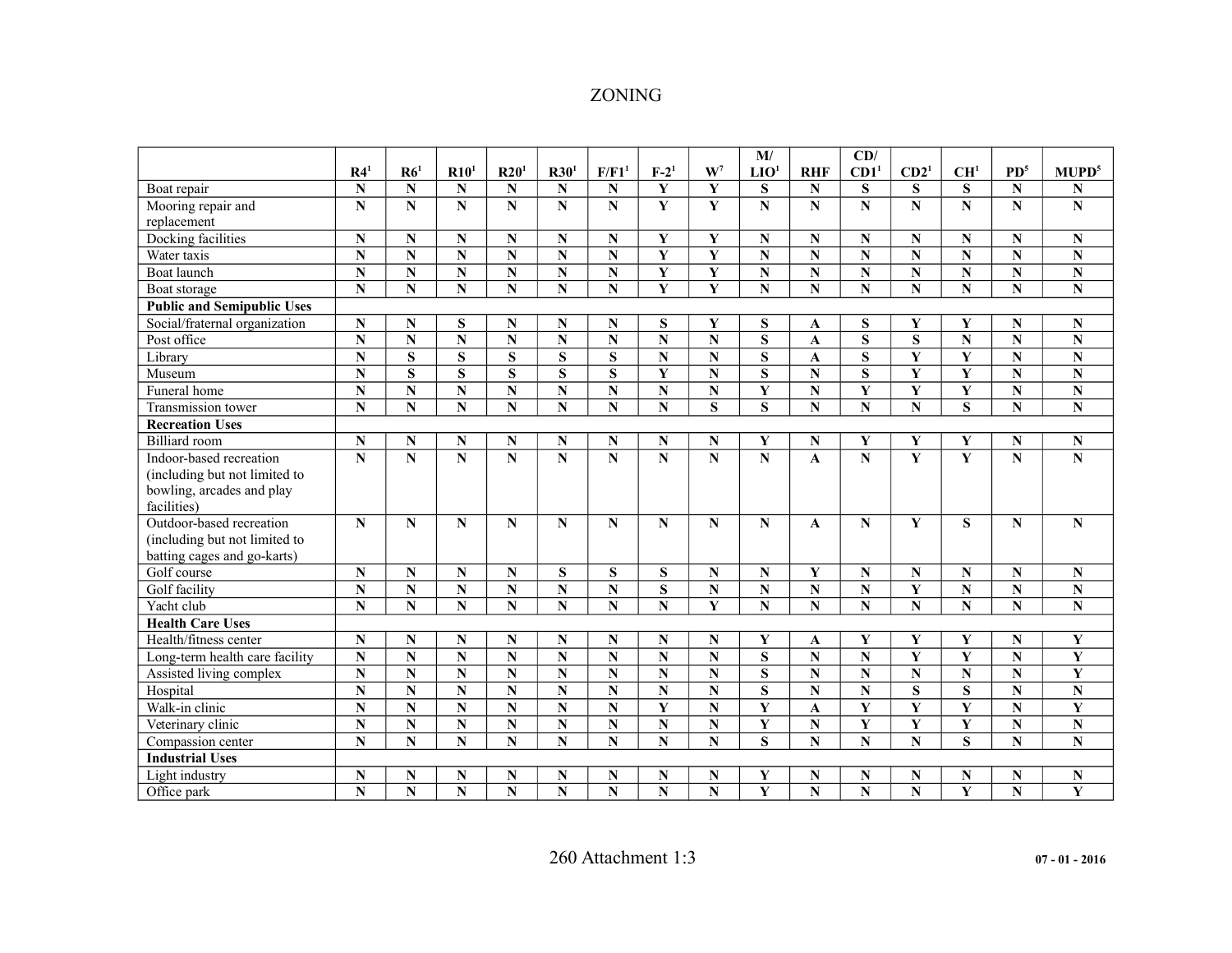## EAST GREENWICH CODE

|                                                                                  | R4 | R6 | R10 <sup>1</sup> | R20 <sup>1</sup> | R30 <sup>1</sup> | F/F1 <sup>1</sup> | $F-2^1$     | W            | M/<br>LIO <sup>1</sup> | <b>RHF</b>     | CD/<br>CD1 <sup>1</sup> | CD2 <sup>1</sup> | CH <sup>1</sup> | PD <sup>5</sup> | <b>MUPD</b> <sup>5</sup> |
|----------------------------------------------------------------------------------|----|----|------------------|------------------|------------------|-------------------|-------------|--------------|------------------------|----------------|-------------------------|------------------|-----------------|-----------------|--------------------------|
| Warehousing facility                                                             |    |    |                  | N                | N                | N                 | $\sim$<br>D | $\mathbf{v}$ |                        |                |                         |                  |                 |                 |                          |
| Research and development<br>facility                                             |    |    |                  | N                | N                | N                 | G<br>D.     | N            |                        | $\overline{ }$ |                         |                  |                 |                 |                          |
| Light industrial park                                                            |    |    |                  | N                | N                | N                 | $\sim$<br>⊃ |              |                        |                | N                       |                  |                 |                 |                          |
| Extractive industries, including<br>sand and gravel excavation and<br>processing |    |    |                  | N                | N                | N                 | N           |              |                        |                |                         |                  |                 |                 |                          |
| Self-storage facility                                                            |    |    |                  |                  |                  |                   | $\sim$      |              |                        |                |                         |                  | $\sim$          |                 |                          |

NOTES:

<sup>1</sup> All zones are abbreviated as represented in Article III,  $\S$  260-7.

<sup>2</sup> This table does not include those uses, permitted, accessory or special, that are separately listed under Article III, § 260-9A, B and C.

<sup>3</sup> Uses not specifically listed in the table require Town Council approval.<br><sup>4</sup> Personal/specialty services would include but not be limited to salons/b

Personal/specialty services would include but not be limited to salons/barbershops, shoe repair, tailor, print shop, photography studio, interior decorating shop, etc.

<sup>5</sup> For additional information on uses allowed in the Planned Development Zone, please refer to Article VIII of Chapter 260.

<sup>6</sup> Please see Article XV, § 260-91E, for additional requirements regarding bed-and-breakfasts to be permitted in single-family residences only as an accessory use.

<sup>7</sup> All commercial and industrial uses permitted with the Waterfront Zone shall be water-related or water-dependent.

- One drive-through use shall be permitted within shopping centers having less than 100,000 square feet of gross floor area, provided that common curb cuts for the center are used. The drive-through use shall not have dedicated curb cuts in addition to those utilized in the designed center. The drive-through use shall be limited to a restaurant, pharmacy or finance institution only. The design of the drive-through use shall provide for safe vehicular and pedestrian circulation and function in a manner that complements the center in which it is located. The use shall not create traffic hazards interior to the site or in the surrounding street network and neighborhood. It shall be properly screened and buffered to minimize impacts on surrounding properties and other uses within the center.
- (b) A drive-through facility will be allowed in an M/LIO Zone for a financial institution (i.e., bank), and the design shall provide for safe vehicular circulation and shall not create traffic hazards either interior to the site or in the surrounding streets/roads or the surrounding neighborhood.
- (c) Two drive-through facilities shall be permitted in a CH Zone for a shopping center having greater than  $100,000$  square feet of gross floor area. The drive-through use shall be limited to a financial institution (i.e., bank) only. The design of the drive-through use shall provide for safe vehicular and pedestrian circulation and function in a manner that complements the center in which it is located. The use shall not create traffic hazards interior to the site or in the surrounding street network and neighborhood. It shall be properly screened and buffered to minimize impacts on surrounding properties and other uses within the center.

(d) All drive-through uses shall be reviewed by the Technical Review Committee.

<sup>9</sup> A self-storage facility is allowed in a CH Zone only by special use permit if a self-storage facility is already in existence on the property and is under the same ownership.

- <sup>10</sup> Drive-through uses shall be permitted in a RHF Zone, provided that the drive-through use shall be limited to a financial institution only. The design of the drive-through use shall provide for safe vehicular and pedestrian circulation and function. The use shall not create traffic hazards interior to the site or in the surrounding street network and neighborhood. It shall be properly screened and buffered to minimize impacts on surrounding properties and other uses within the center. All drive-through uses shall be reviewed by the Technical Review Committee.
- <sup>11</sup> Not to exceed 80 two-bedroom condominiums, 12 of which shall meet the definition of "affordable."

 $12$  Not to exceed 150 one-bedroom affordable units for the elderly, age 62 or older.

<sup>13</sup> Not more than two freestanding restaurants shall be permitted in the RHF District. Restaurants are allowed as an accessory use.